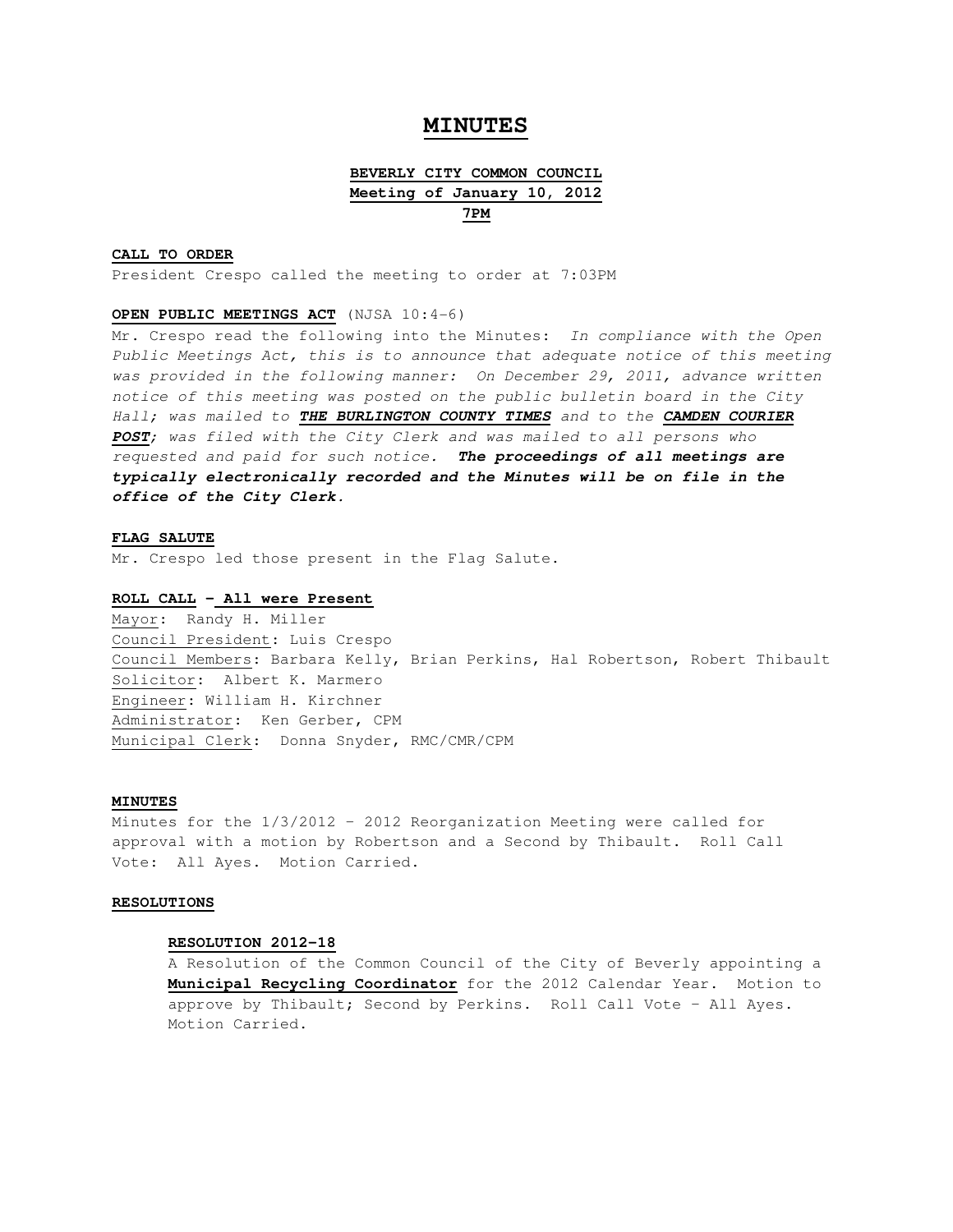#### **RESOLUTION 2012-28**

A Resolution of the Common Council of the City of Beverly appointing Kate Elliot as Crossing Guard for Calendar Year 2012. Motion to approve by Robertson; Second by Kelly. Roll Call Vote – All Ayes. Motion Carried.

#### **RESOLUTION 2012-29**

A Resolution of the Common Council of the City of Beverly approving payback for 40 Hours of prior accumulated Vacation time in the amount of \$615.20 to Beverly City Police Secretary/Matron/Crossing Guard Kate Elliot. Mr. Crespo explained how this amount of time had accrued, due to a change back and forth from part-time to full-time, and not initially being given Vacation time while working part-time. Council statement was made that perhaps there's a need to track and CAP for the next negotiations. Motion to approve by Perkins; Second by Thibault. Roll Call Vote – All Ayes. Motion Carried.

## **RESOLUTION 2012-30**

A Resolution of the Common Council of the City of Beverly appointing Certified Court Administrator **Donna Browne** as Part-time **Municipal Court Administrator for the City of Beverly** effective January 17, 2012 at the rate of \$21.50 per hour, not to exceed 25 hours. Overtime hours will be Compensatory. No Medical Benefits. Vacation and Sick time will be according to State Law and prorated based on time in. Motion to approve by Thibault; Second by Kelly. Roll Call Vote – All Ayes, except Robertson – Abstained. Motion Carried. Donna Browne was then sworn in by Mayor Miller, with her husband holding the Bible.

#### **RESOLUTION 2012-31**

A Resolution of the Common Council of the City of Beverly opposing Water Rate Increases currently sought by New Jersey American Water. Motion to approve by Thibault; Second Robertson. Roll Call Vote – All Ayes. Motion Carried.

#### **RESOLUTION 2012-32**

A Resolution of the Common Council of the City of Beverly authorizing award of bid for the **Cooper Street Gateway Project** to apparent lowbidder **Curb-Con, Inc.**, for Base Bid, and Alternates 1, 2, and 3 in the total bid amount of **\$234,082.00** subject to approval from NJDOT Local Aid District IV. Motion to approve by Thibault; Second by Perkins. Roll Call Vote – All Ayes. Motion Carried.

## **RESOLUTION 2012-33**

A Resolution of the Common Council of the City of Beverly authorizing Renewal of Lease for the 2012 Calendar Year between the **Beverly Sewerage Authority** and the City of Beverly. Motion to approve by Thibault; Second by Kelly. Roll Call Vote – All Ayes. Motion Carried.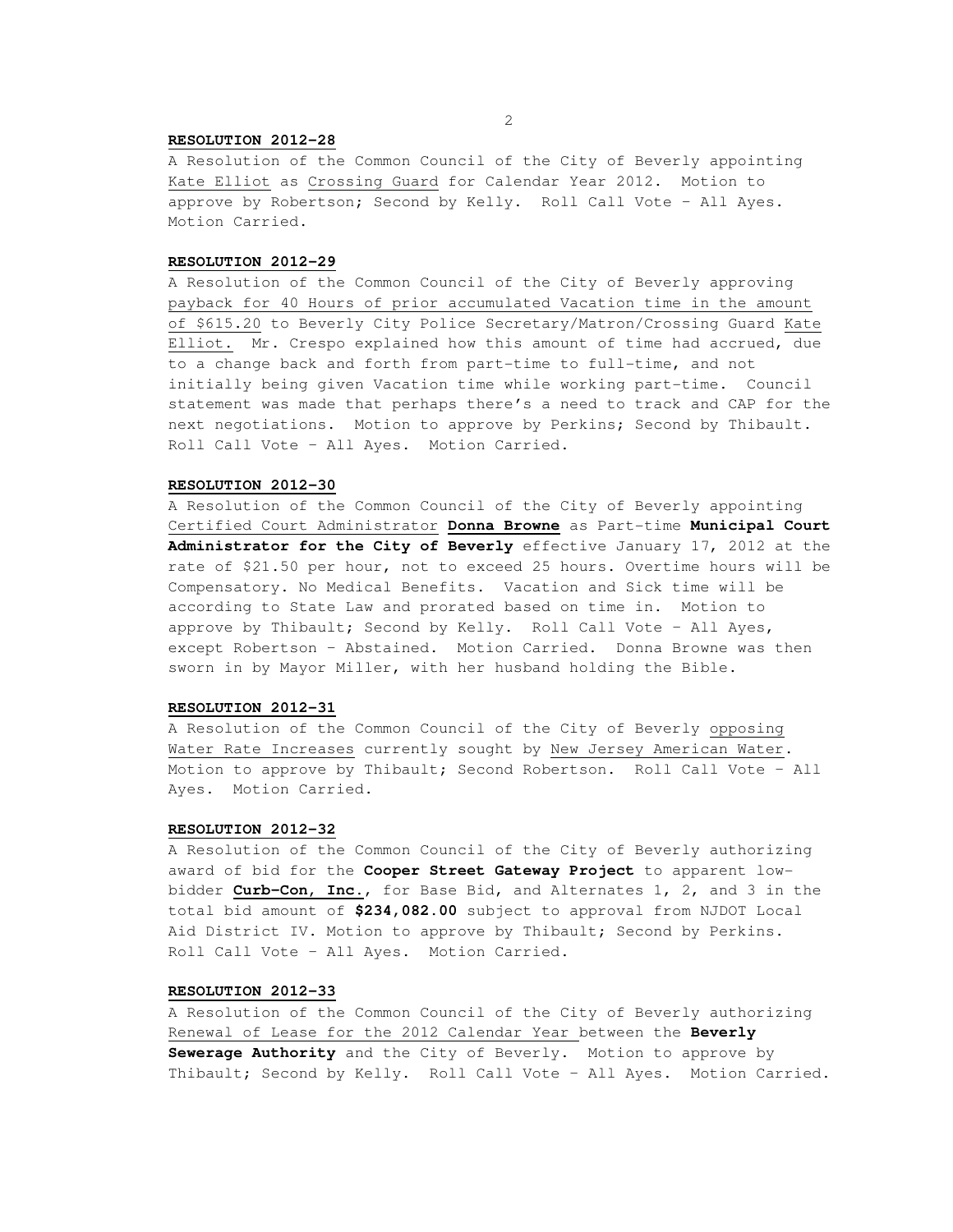### **RESOLUTION 2012-34**

A Resolution of the Common Council of the City of Beverly approving ABC **Social Affair Special Permit** to **Beverly Fire Company No.1** for a Fund Raiser/Benefit for the Volunteer Fire Company on Saturday, March 10, 2012 from 7:30PM to 1:00AM at their Laurel & Oak Streets, Beverly, NJ 08010 location, conditioned upon all required paperwork being submitted, and all prior approvals being in order. Motion to approve by Thibault; Second by Perkins. Roll call Vote – All Ayes. Motion Carried.

### **RESOLUTION 2012-35**

A Resolution of the Common Council of the City of Beverly authorizing **Transfer of 2011 Appropriation Reserves**. Motion to approve by Thibault; Second by Kelly. Roll Call Vote – All Ayes. Motion Carried.

### **CORRESPONDENCE**

The Correspondence was read by title as listed below by Mayor Miller. All were reminded that Correspondence could be reviewed in the Clerk's Office.

**1. Environmental Resolutions** – Notice to Grassbusters for completion of Punchlist items for Lauinger Field Project.

**2. Burlington County Board of Health** – Beverly City Recycling Facility Inspection Report (all in compliance).

**3. Comcast Cable** – Request for Renewal of Cable Franchise Agreement between Comcast and the City of Beverly.

**4. Joe Robinson** – Beverly City Revaluation Status Report – December 2011.

**5. Board of Chosen Freeholders** – Notice of Public Hearings for Potential Sale of Real Property: Buttonwood Hospital, Pemberton Twp., NJ. Public Hearing 1/31/12, 6PM at Burlington County College; 2/14/12, 6PM at Freeholders' Board Room.

#### **COMMENTS/REPORTS**

## **MAYOR**

A Proclamation Honoring Dr. Martin Luther King, Jr.on the anniversary of his birth, as previously memorialized by Dr. Gail Cook, was so noted by Mayor Miller.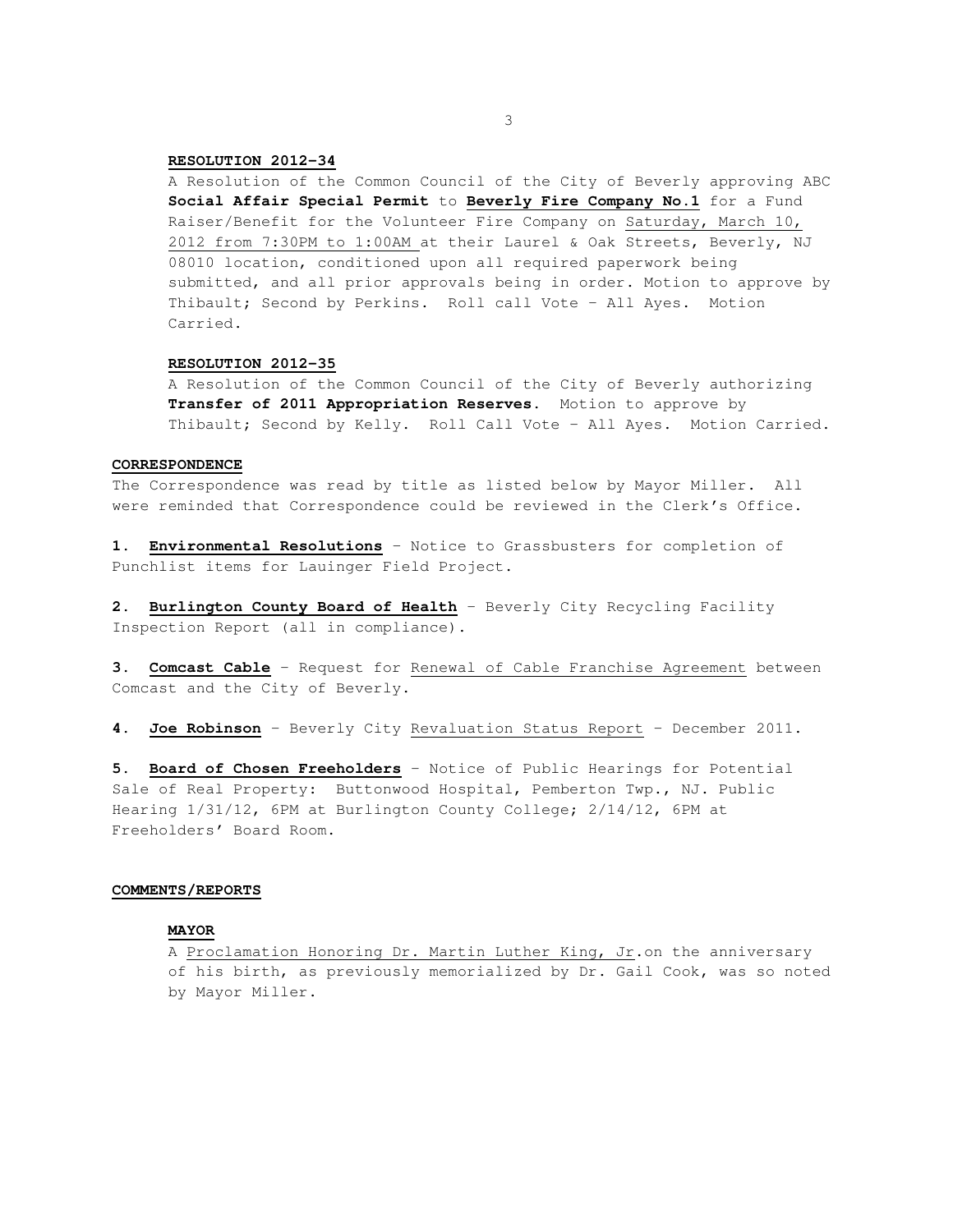### **ADMINISTRATOR**

Director Gerber gave an update on the "Clean and Lien" properties in the City. Additionally, he reported that two or the three new officers are done with Field Training and are doing a remarkable job.

## **SOLICITOR**

Mr. Marmero had comments for Executive Session.

## **ENGINEER**

Mr. Kirchner exacerbated on Resolution 2012-32, the Cooper Street Gateway Project, which went to low bidder Curb-Con, Inc. Putting the underground wiring in now so we don't have to tear up what was just done. Mr. Kirchner advised that the Federal Grant won't give money to the City to give to PSE&G. This project will most likely have a Spring start, plus one-two months. The Scope of Work is 1) ADA ramps from Railroad to Warren; 2) Removing trees in Park strips; 3) Install stone pavers. With construction and construction observation, Engineering upfront was approximately \$31,000.00 twenty-eight months ago.

#### **COUNCIL MEMBERS**

Mr. Crespo explained to Mr. Thibault regarding Resolution 2012-35: Transfer of 2011 Appropriation Reserves advising that money was transferred out of November/December or paid out of another line item. The Legal line item was higher by about \$20,000.00 due to the redeveloper. This has now ceased. Initial paperwork by Strategic Redevelopment Partners was not signed.

Mr. Kirchner advised Council that Grassbusters is completing their Punchlist items at Lauinger Field over at the school. Pine Street is wrapping up with another payment at the next meeting. ADA Renos at City Hall: Bill advised that he'll report back at the next Council meeting.

The Reval process was reviewed. The Administrator advised that he had spoken with Tax Assessor Joe Robinson and said it was a complicated process and that there's a need to sit with Council as it's been so long since the last reval, as all are supposed to benefit. Mayor Miller suggested that perhaps the grace period could be extended to the end of January. It was decided that a Special Meeting would be held on Tuesday, January 17 from 6-8PM at the school, provided there was an availability. The Clerk will check with the school and coordinate. Motion to approve by Kelly; Second by Thibault. Roll Call Vote – All Ayes. Motion Carried.

Mr. Crespo advised that we would not be going for Transitionary Aid as all authority has to be turned over to the State, and that it was not recommended. He said that once the numbers are in, a tentative budget would be had by the end of January.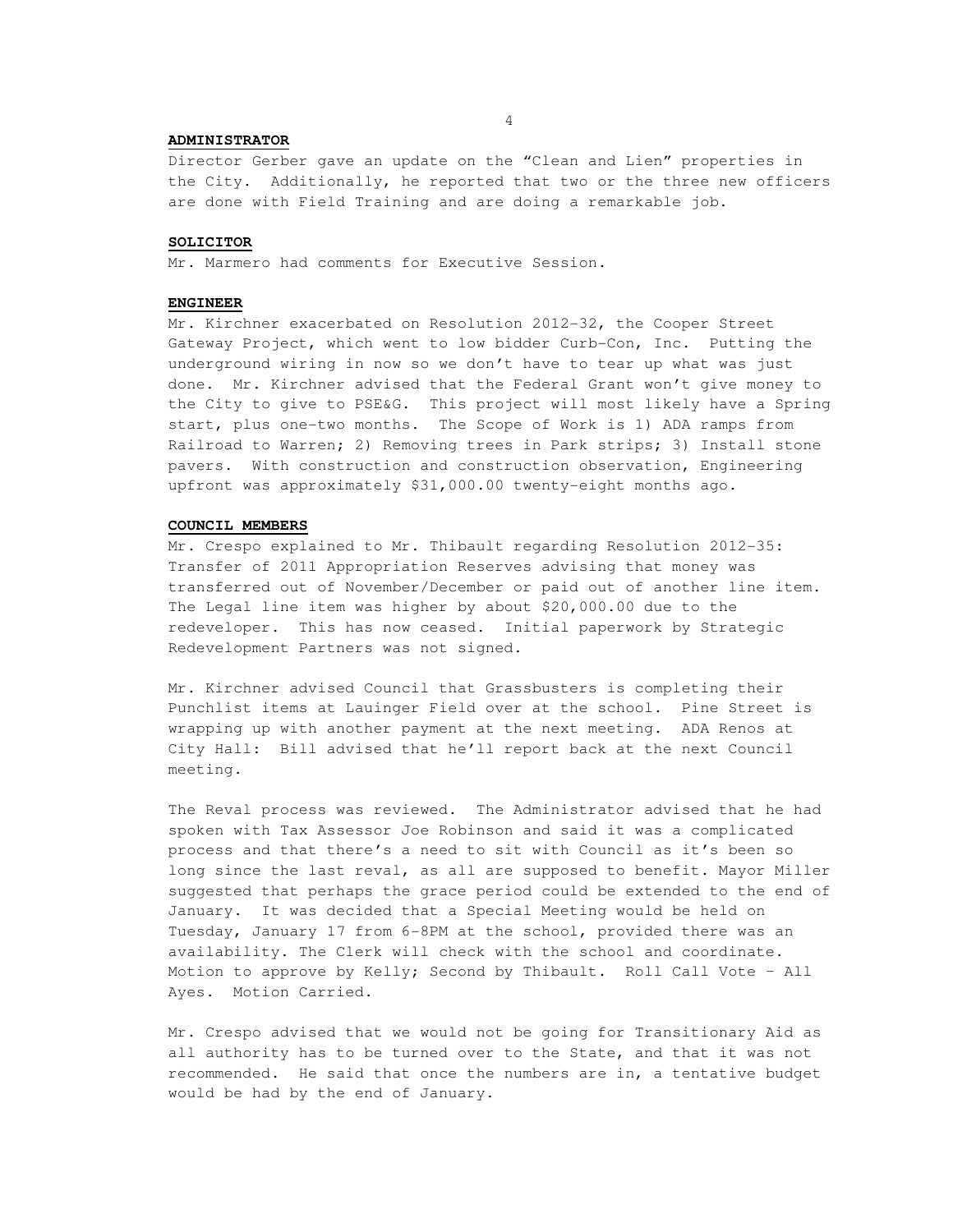## **CLERK**

The Clerk advised that Dog/Cat Licensing had been delayed to a date in February to be announced due to new software being installed and coordination with the Veterinarian and the County for vaccine. Once set, it will be advertised in the Beverly Bee and noted to the Burlington County Times. Motion to waive Late Fee to 2/29/12 by Thibault; Second by Kelly. Roll Call Vote – All Ayes. Motion Carried.

**PUBLIC COMMENT** – The Floor was opened to the Public at 8:06PM This portion of the meeting provides the public with an opportunity to ask questions of City Council concerning the City, or to address questions to the Administrator/Director of Public Safety. **Please state you name and address for the record.** 

Comments and discussion was had by Residents Don Arter, Pat Pirylis, and Mark Schwedes regarding numerous inequities in the Reval Process; lack of due diligence on the part of the Reval company, ASI, Inc.; the bidding process and choosing the low bidder for the Reval; the lack of knowledge on the part of the ASI Reps at the informal "hearings", and the fact that the entire process was very poorly run and the company should be taken to task. It was also mentioned that there was some litigation against this company by Princeton Township and Borough. Mr. Marmero will check our avenues and also review the company's contract with the City for the Reval.

Mr. Schwedes asked about renewal on the Cable Franchise – if we could get more for our money, perhaps free cable for the school, etc. Mr. Crespo advised that this is still in negotiation and we're researching re being able to do Requests For Proposals.

There being no further comment, Public Session was closed at 8:37PM

## **EXECUTIVE SESSION Resolution 2012- 37:**

A Resolution of the Common Council of the City of Beverly to hold Executive Session in accordance with the Open Public Meetings Act, P.L. 1975, Chapter 231, permitting the exclusion of the Public from a meeting in certain circumstances which the Governing Body deem now exist: Discussion to be had on Personnel, Litigation, and Contractual matters.

Motion to come out of Executive at 10:12PM by Robertson; Second by Thibault. All in Favor – Aye. Motion Carried.

**ACTION AFTER EXECUTIVE SESSION**: YES\_\_\_\_ (See below) **NO X**